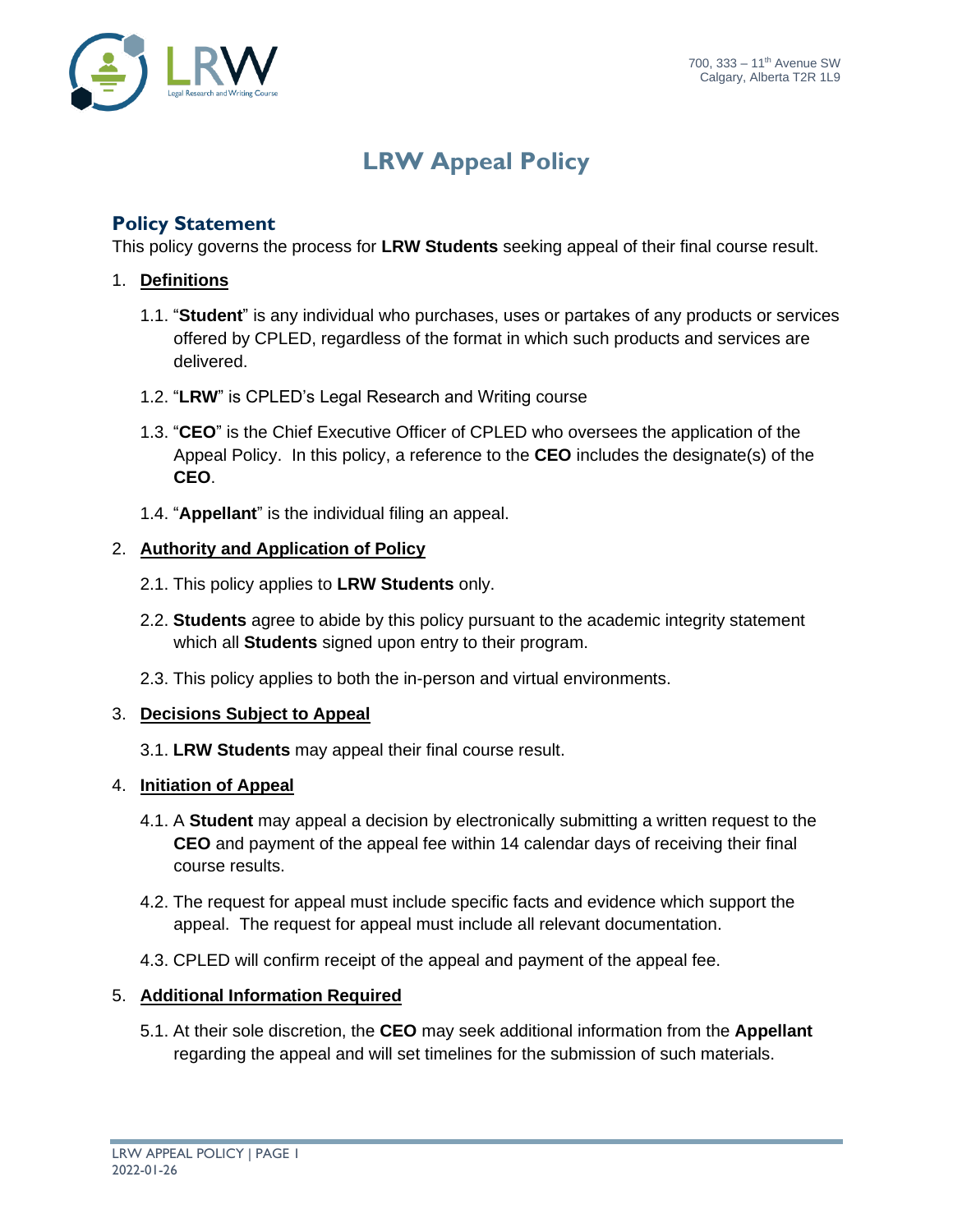

#### 6. **Reassessment Upon Appeal**

6.1. In the course of considering an appeal, the **CEO** may, at their sole discretion, order an independent reassessment of an **Appellant**'s final course results.

#### 7. **Appeal Decision**

- 7.1. The **CEO** will provide the **Appellant** with a written appeal decision in a timely fashion.
- 7.2. The **Appellant** will receive a copy of all materials considered in making the **CEO**'s decision, with the exception that privileged information will not be provided to the **Appellant**.
- 7.3. The decision of the **CEO** is final.